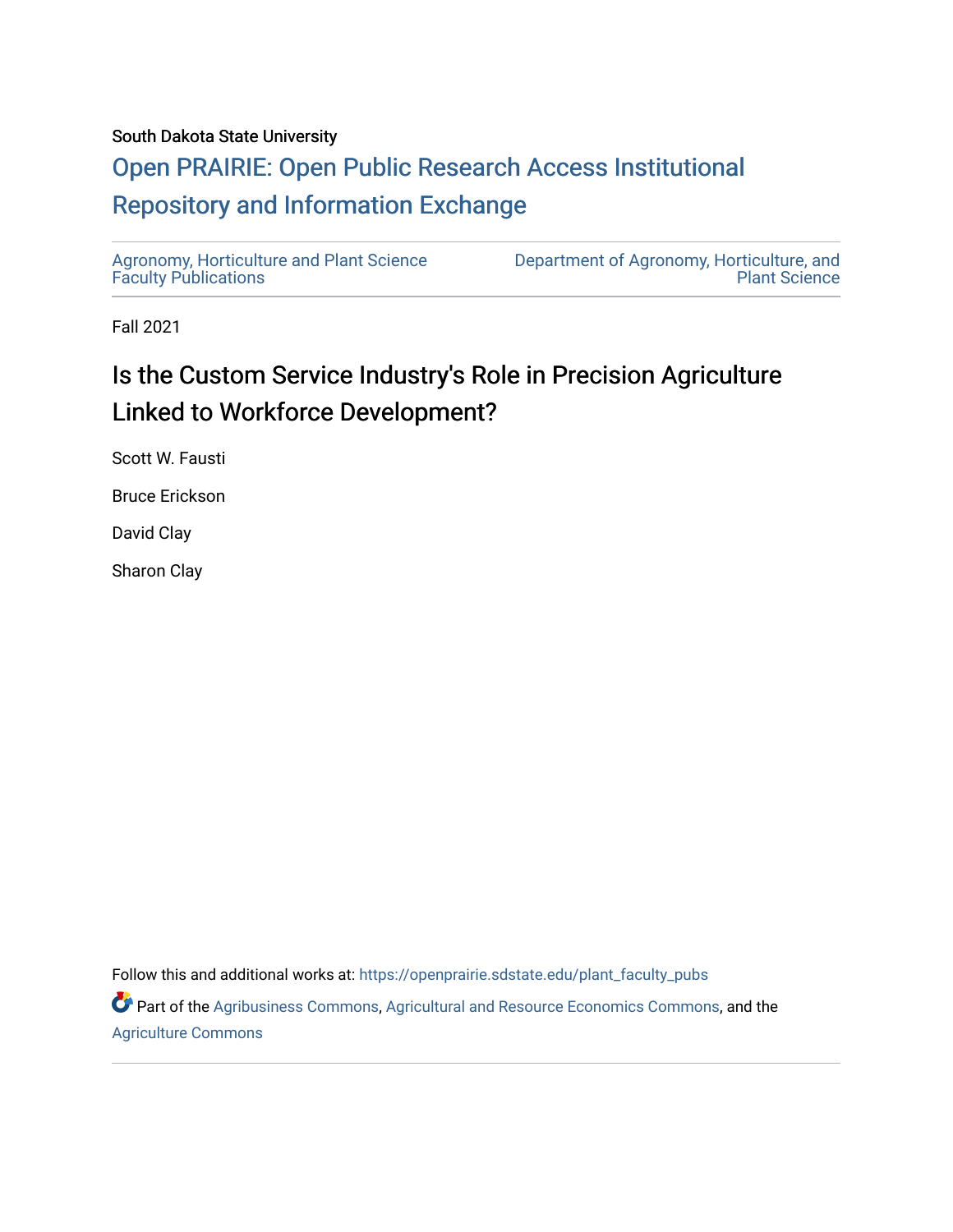

## **Is the Custom Service Industry's Role in Precision Agriculture Linked to Workforce Development?**

### *By Scott* W. *Fausti1 Bruce Erickson2 David Clay<sup>3</sup> , and Sharon Clay<sup>4</sup>*

**Acknowledgments:** Support for this document was provided by South Dakota State University, Purdue University, California State University-Monterey Bay, the Precision Farming Systems community in the American Society of Agronomy, the International Society of Precision Agriculture, and U.S. Department of Agriculture- Agriculture and Food Research Initiative Higher Education Grant (2014-04572).

#### **Abstract**

Retail dealership survey data suggests that the lack of a qualified precision agriculture (PA) workforce limits the ability of the PA service industry to provide technological knowledge and services to producers who have adopted PA technology. The key empirical findings suggest that retail dealerships have the greatest difficulty finding workers who have, a) the capability to operate and collect data using specialized PA technology, b) the capability to interpret and develop management strategies using PA generated data, and c) a basic generalized competency in PA technology and its applications. The perceived shortage of skilled workers suggests that there is a need to expand the PA workforce with individuals who have knowledge, skills, and abilities (KSAs). A PA qualified workforce is necessary to provide support for the provision of PA services to current users of PA technology and new PA adopters.

### **Introduction**

The role of labor in agriculture is a long-standing issue of interest to agricultural economists. One issue of consequence discussed in this literature is the linkage among technology innovation in agriculture, the adoption rate of technology, and workforce development (Lambert 2018). The issue of workforce development and labor skill competencies has been an area of research interest in the agricultural education literature ( e.g., Colelasure 2020; Osman and Murdad 2020; Easterly et. al., 2017). These studies draw from the human capital literature as a theoretical framework for their empirical survey work using empirical methods like Delphi panels to elicit preferences from industry

**<sup>1</sup>**California State University-Monterey Bay, Professor of Agribusiness College of Business, California State University-Monterey Bay, Seaside, Calif., and Professor Emeritus in the Department of Economics at South Dakota State University, Brookings. Email: Sfausti@csurnb.edu Office: 831-582-4232

**<sup>2</sup>**Professor in the Department of Agronomy, Purdue University, West Lafayette, Ind. Email: berickson@purdue.edu Office 7 65-494-7540

**<sup>3</sup>**Distinguished Professor in the Department of Agronomy, Horticulture and Plant Science, South Dakota State University, Brookings. South Dakota State University Email: David.Clay@sdstate.edu Office: 605-688-5081

**<sup>4</sup>**Distinguished Professor in the Department of Agronomy, Horticulture and Plant Science, South Dakota State University, Brookings. South Dakota State University Email: Sharon.Clay@sdstate.edu Office: 605-688-4757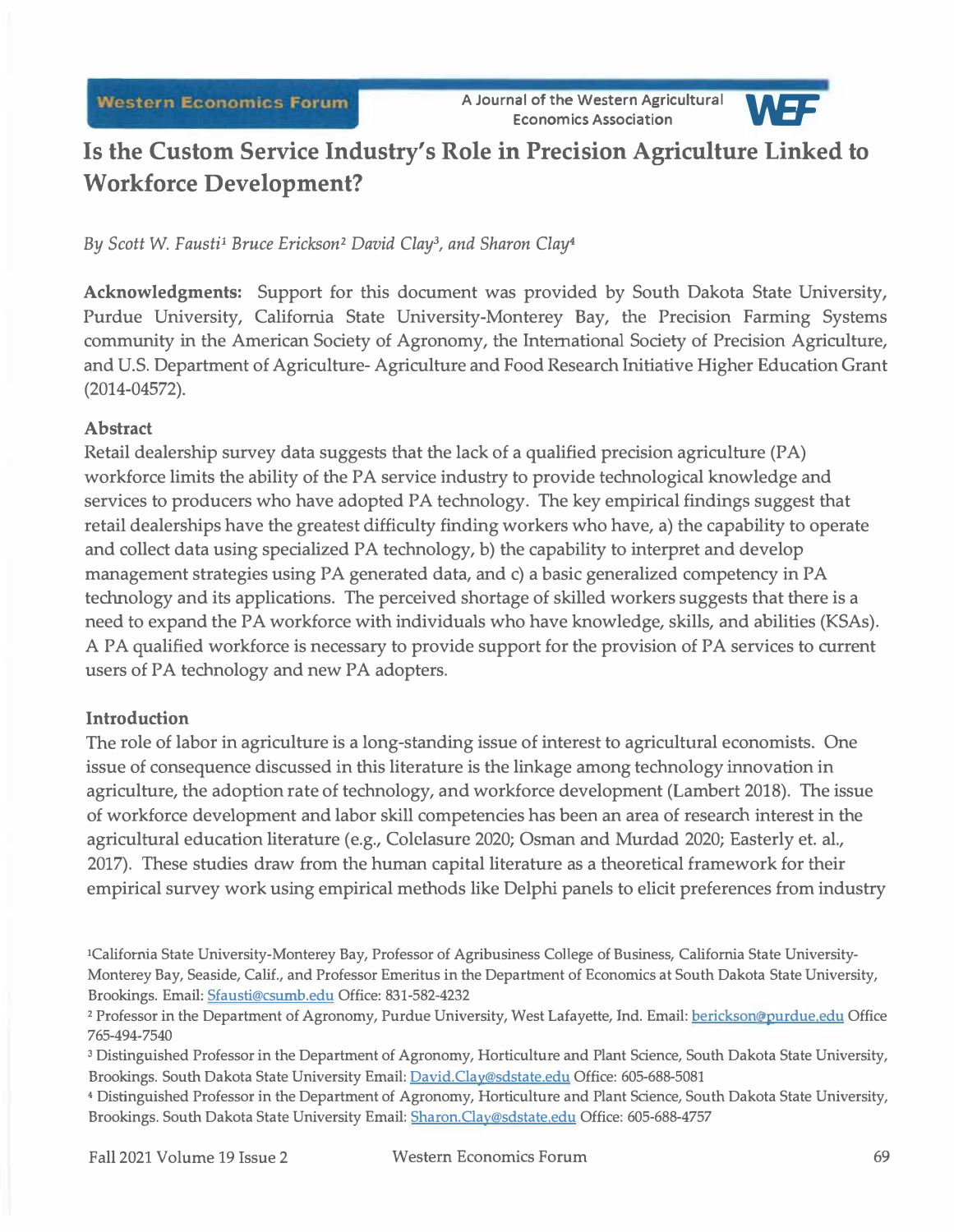**(Colelasure 2020). These studies focus on skill requirements and student characteristics that are in demand by employers of agricultural workers.** 

**Workforce development to support the adoption of precision agriculture (PA) is a topic gaining greater attention within this literature. Kitchen et al. (2002) first raised the issue of PA workforce development. They argued that the PA adoption was encumbered by the lack of welleducated and trained workers in various PA technology areas. They stated that workforce development will be dependent on the number of educational institutions offering PA educational programing.** 

**Erickson et al. (2018) conducted a workforce survey in 2015 of the PA retail services industry and asked dealership management to rank current and potential employees based on PA KSA categories. 5 Erickson et al. reported that survey respondents had a difficult time finding qualified PA workers. In 2017, Erickson et al. (2017) conducted a generalized PA custom services survey of retail dealerships. In this survey, 62% of respondents in 2017 indicate that there is a lack of qualified PA workers (Erickson et al. p.22: figure 28). This represents an increase of 15% in two years. Additionally, 40% of respondents reported that the cost of PA labor was too high and made offering PA retail services unprofitable. This response category was 28% in 2015 (Erickson et al. p.22: fi**gur**e 27). The reported findings of the two Erickson surveys indicate the retail dealership industry faces a persistent labor issue.** 

**Fausti et. al. (2018) conducted a survey of educational institutions in 2015. The survey focused on PA curriculum, collecting information on PA classes, certificates, or degrees offered by institutions. Fausti et al. (2018) compared the educator survey results to Erickson's 2015 PA workforce survey of the PA custom services industry. Data from the two surveys indicated that there is a divergence between what educators see as a high priority in PA training programs, as compared to the essential KSA training expected by firms in the custom services industry. From this study, one can conclude that there is a potential divergence in educator perceptions versus workforce realities. The Fausti et al. study provides a partial explanation for the shortage of skilled PA labor reported by Erickson et. al. (2017 and 2018).** 

**Lowenberg-DeBoer and Erickson (2019; p. 1554) look at the PA adoption debate in the PA literature, commenting that the literature has not been "particularly useful in explaining or predicting national or regional PA adoption trends." Within this adoption literature, Fausti et. al. (2021), argues that the adoption issue is partially a function, or lack, of PA workforce development. Fausti et al. suggest that the failure to explain regional or national trends in PA adoption is linked to the variability in workforce development at the local and regional level.** 

**The data collected from the 2015 workforce survey of PA retail dealerships (Erickson et al. 2018) were acquired. The data provide a unique opportunity to: a) identify specific KSA skill areas that survey respondents associate with inadequately trained PA workers; b) identify the relationship between retailer perception concerning the difficultly of hiring qualified PA workers and retailer perception of worker knowledge of PA technology and applications; and c) determine if county-level** 

**<sup>5</sup>**Erickson et. al. (2018), outlines the concept of expertise in precision agriculture, and defines expertise as *Knowledge, Skills, and Abilities* (KSA) applicable to PA technology to agricultural production.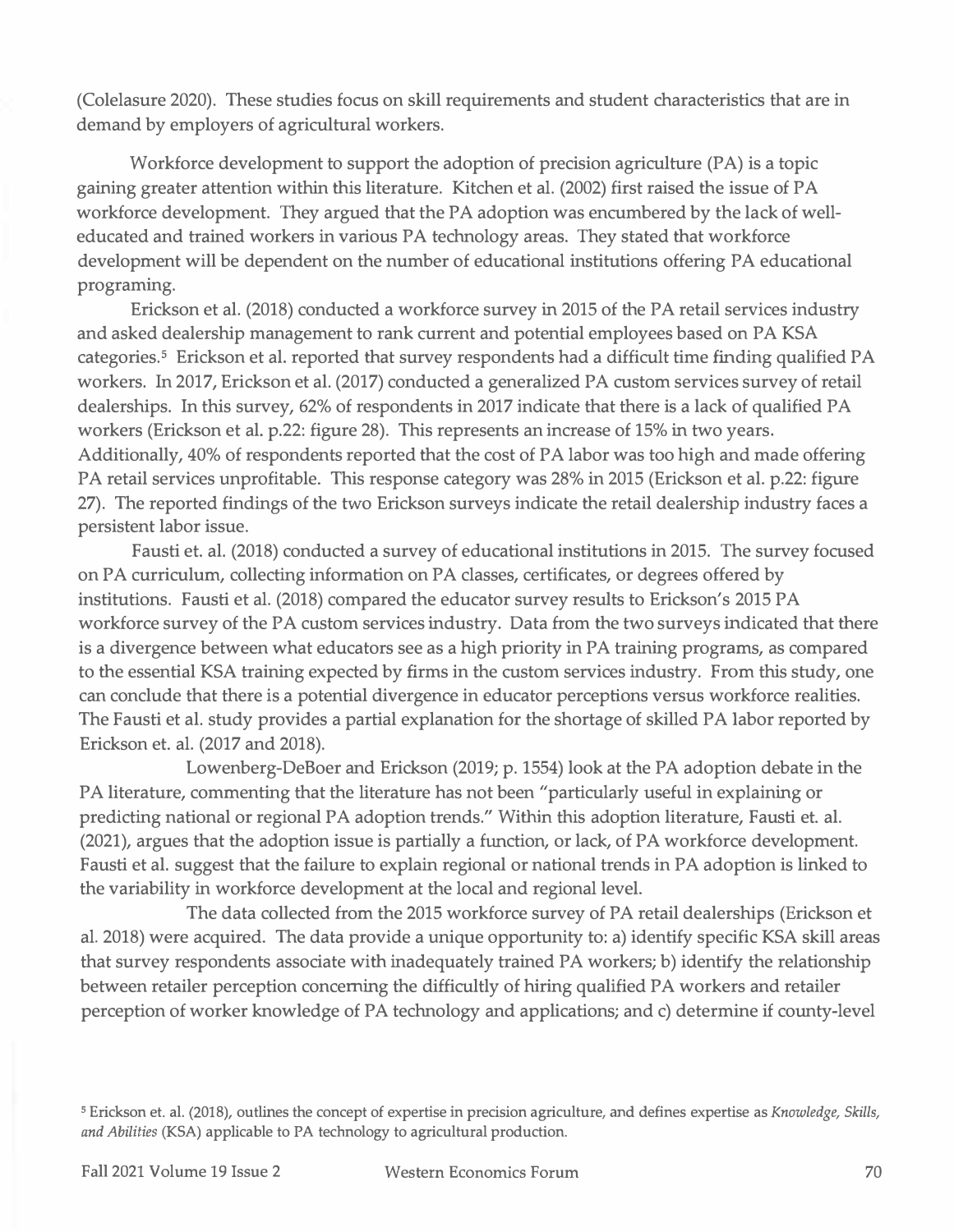farm size (economies of scale proxy) is linked to workforce development (labor availability and quality) issues facing the retail dealership industry.

#### **Precision Agriculture Retail Dealership Survey Instrument and Data**

Erickson et al. (2018) developed a survey instrument to elicit the perceptions of PA retail dealerships on the quality of educational training in local PA labor pools of skilled workers for which PA retail dealerships were competing. The survey subject pool was drawn from email lists provided by CropLife magazine, a publication of Meister Media, and the Certified Crop Adviser program. The questionnaire was emailed during the summer of 2015. Erickson et al. (2018: p.6) indicated that the contact list contained approximately 10,000 email addresses. They did raise one caveat concerning the nature of the organizations providing the email lists: "likely more reflective of crop protection, seed, and fertilizer retailers and consultants as opposed to others that may be offering precision services such as farm equipment dealers, farmers, or farm managers." Erickson et al. reported a total of 172 usable responses. **<sup>6</sup>**

The Erickson et al. (2018) survey collected data on PA occupation categories and on KSA categories. Erickson et al. identify the following occupational categories for PA service workers; 1) Equipment Operator, 2) Agronomist, 3) Precision Equipment Technician, 4) Technical Support, and 5) Precision Sales Specialist. The following ten PA KSA categories were identified: 1) Ability to make effective agronomy recommendations; 2) General knowledge of PA technology; 3) Ability to produce accurate digital maps of fields using spatial information within specialized software; 4) Ability to operate PA equipment (monitors, controllers, etc.); 5) Ability to install and repair PA hardware and equipment, including calibration and troubleshooting; 6) Operational knowledge of computer spreadsheet applications to record and analyze agricultural field data; 7) Effective written and verbal communication skills within PA activities; 8) Working understanding of statistical standards to produce means and standard deviations; 9) Operational knowledge of basic business and accounting principles; and 10) Operational knowledge of PA software ( database query, interface, and mapping).

#### *Survey Data and Data Transformation*

Retail dealership survey and data were provided by Erickson et al. (2018) to the authors. Subject responses for the following retail dealership survey questions were selected for discussion and analysis: a) Ql-zipcode identifying respondent location; b) Q7-level of difficulty finding qualified applicants for PA positions by occupational category; c) Q8- dealership ranking of PA knowledge of interviewees (past two years) across all ten KSA areas; and d) Q9-dealership ranking of importance of specific KSA areas across occupational categories for open positions in their firm.

Survey questions 7, 8, and 9 are Likert Scale qualitative responses. Boone and Boone (2012) provide a discussion on how to evaluate Likert vs. Likert-type question formats. According to Boone and Boone (p. 2) "A Likert Scale ... is composed of a series of four or more Likert-type items that are combined into a single composite score/variable during the data analysis process. Combined, the items are used to provide a quantitative measure of a characteristic or personality trait." Survey

<sup>6</sup>The survey referenced is a unique workforce survey conducted using the CropLife database. Traditionally, CropLife surveys focus on PA technologies being offered by the retail dealership industry. Boehlje and Langemeier (2021) provide a discussion of CropLife survey data. The usual caveats apply (Smith, 1983) to a non-stratified non-random sampling procedure (e.g., self-selection bias by respondents, non-representative sample of institutions selected for the survey).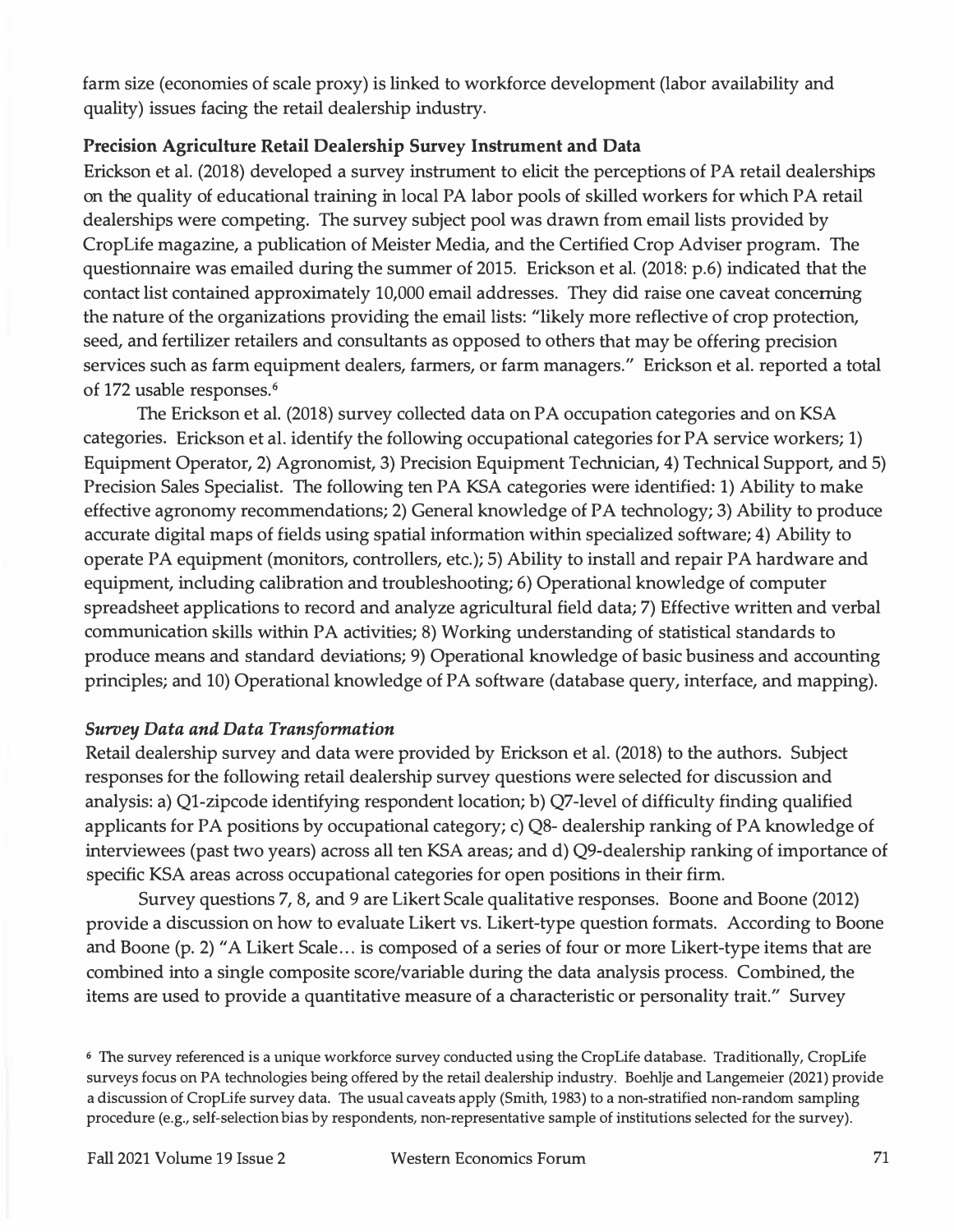questions 7, 8, and 9 are each aggregated into a single composite variable in a manner consistent with the recommendation of Boone and Boone.

Question 7 provides the data on the question being addressed in this paper (Is there a shortage of qualified PA labor?). The data are represented by the variable PALABOR, and the variable reflects dealership responses to question 7. The subject's Likert Scale response for each occupational category were summed. The difficulty of finding qualified PA workers ranked from 1 **=** no shortage to 5 **=** no qualified workers in the local labor pool (area). This Likert Index has a range from 5 (no labor shortage across the five occupational categories) to 25 (no qualified PA workers averaged across the five occupational categories).

In the case of question 8, an index of KSA general competencies is constructed by aggregating retail dealer Likert Scale rankings of the ten PA KSAs for interviewees applying for PA positions in the prior two years and is labeled KSAGEN. Question 8 rankings range from 1 to 4. The KSA qualified PA workers ranked from 1 **=** deficient KSA knowledge, to 4 **=** highly qualified KSA workers in the local labor pool (area). Therefore, the Likert Index ranges from 10 to 40. An index value of 10 indicates that the applicant's level of PA knowledge is deficient. A ranking of 40 indicates a high level of knowledge across all 10 KSA areas. It is hypothesized that the Likert Scale Index for Q8 will have an inverse relationship with the Likert Scale Index for Question 7. The higher a dealership ranks interviewees on KSA qualifications, the less difficult it is for that dealership to find qualified PA workers.

Question 9 asks retail dealerships to place a ranking of 1 (least important) to 3 (most important) for each KSA by each occupational category when the dealership is screening new employees for PA positions. As a result of how the question is structured, a Likert Scale KSA index is constructed for each KSA across occupation category. Each KSA index has a range of 5 to 15 and is a quantitative measure of the retail dealership's view on the importance of an interviewee's level of competency for each KSA area. **7** An index value of 5 indicates that for a particular KSA category across the five occupational areas, this KSA competency is not important. An index value of 15 indicates that this particular KSA-specific competency is the most important (averaged across the five occupational categories). It is hypothesized that the ten KSA Likert Scale Index variables (KSAl to KSAlO) which are constructed from Q9 will have a positive relationship with the Likert Scale Index for Question 7. These hypothesized relationships are based on the PA labor force literature supposition that the lack of KSA training has resulted in a lack of qualified PA workers in local labor markets.

#### *Non-Survey Data*

The research team collected USDA data on county-level economic variables that are hypothesized to affect the demand for PA services in the county where the retail dealership resides (USDA 2017). **8** To capture these local influences on PA adoption and thus, the derived demand for PA labor by retail dealerships who serve local farmers, the selected county variables are the difference between the

**<sup>8</sup>**It is assumed that county-level median and average farm acreage statistics did not change significantly from 2015 when the Retail dealership survey was conducted and the reported values for those variables in the 2017 Ag Census.

**<sup>7</sup>**In the Erickson et al. (2018) manuscript, a copy of the survey instrument is provided. Respondents answered question 9 as l=most important, and 3=least important. For this study, the rankings are reversed from the original instrument: l=least important and 3=most important.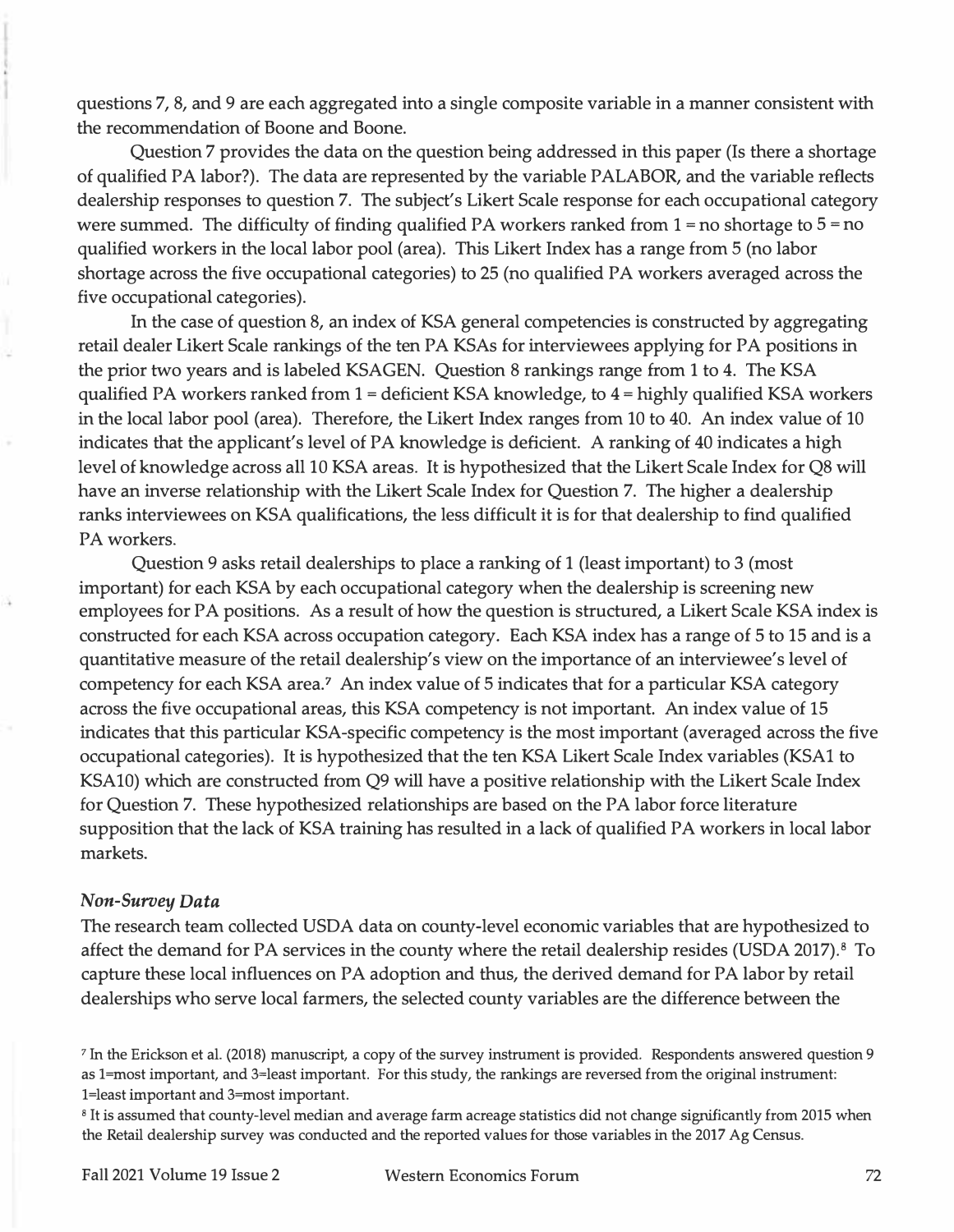average farm acreage minus the median farm acreage (Skew) in the county where the retail dealership resides. The second proxy variable is average farm sales (Avgsales). Avgsales is defined as total farm sales in a county divided by the total number of farms in the county. They are a proxy for skewness with respect to farm size in a county.**9** It is hypothesized that these proxy variables will capture the relationship between county-level economies of scale of agricultural operations and retail dealership views of PA labor issues. Schimmelpfennig (2016) provides empirical evidence that indicates a positive relationship between farm size and PA adoption rates.

Positive skewness indicates large-scale farming operations dominate agricultural production in the county where the dealership is located. Negative skewness indicates small-scale farming operations dominate agricultural production in the county. Given the empirical evidence provided in the literature on the relationship between farm size and adoption rates (e.g., Schimmelpfennig 2016), the demand for custom PA services will be higher in counties dominated by large farming operations. Schimmelpfennig and Ebel (2016) report that producers who adopt multiple PA technologies tend to operate larger farms and incorporate other modem technologies such as GMO seed and soil testing. This suggests PA custom service firms providing PA services to sophisticated PA adopters require a high-quality workforce. Based on this discussion, it is hypothesized that county-level scale economies are associated with PA retail dealership perceptions of PA labor availability and quality.

#### **Data Source and Scope**

Complete survey responses across ten KSA's queries for question 9 varied between 64 and 66 observations. Complete responses for question 7 totaled 102, and question 8 totaled 96. The Skewness questions totaled 101. As a result of incomplete subject responses to questions, the data set used in the empirical analysis discussed below contains various total observations for questions used in the correlation analysis. Figure 1 provides a graphical depiction of the 102 observation locations that are identified by zip code (survey data).

#### **Empirical Methodology and Results**

The Likert Indices data are ordinal. Therefore, Spearman Correlation Analysis (Newbold et al. 2013) was selected to evaluate the statistical associations between PALABOR, KSAGEN, SKEW, and the ten KSA variables constructed from question 9 in the survey. Spearman Correlation estimates for PALABOR, KSAGEN, SKEW, and KSA2, KSA3, KSA4, KSA6, and KSA8 are reported in Table 1. Please note that correlation does not imply causation.

<sup>9</sup> A common empirical measure for skewness (defined as the  $3^{rd}$  moment of the probability density function) is the Pearson's second skewness coefficient (median skewness) or Pearson 2 measure of skewness (Doane and Seward 2011). **It**  is defined as:  $3 * \frac{mean - median}{stdtan}$ . It is assumed here that the mean minus the median provides a rough measure of the distribution of acres operated in a county and relative farm size. Data on the standard deviation are not available. **It** is assumed that farm sales are positively correlated to farm size and farm size is correlated with scale economies. A positive skewness proxy value implies that large farms dominate acres operated in a county. We view this as an indication of an economies of scale effect that is affecting the distribution of acres operated in a county by farm size.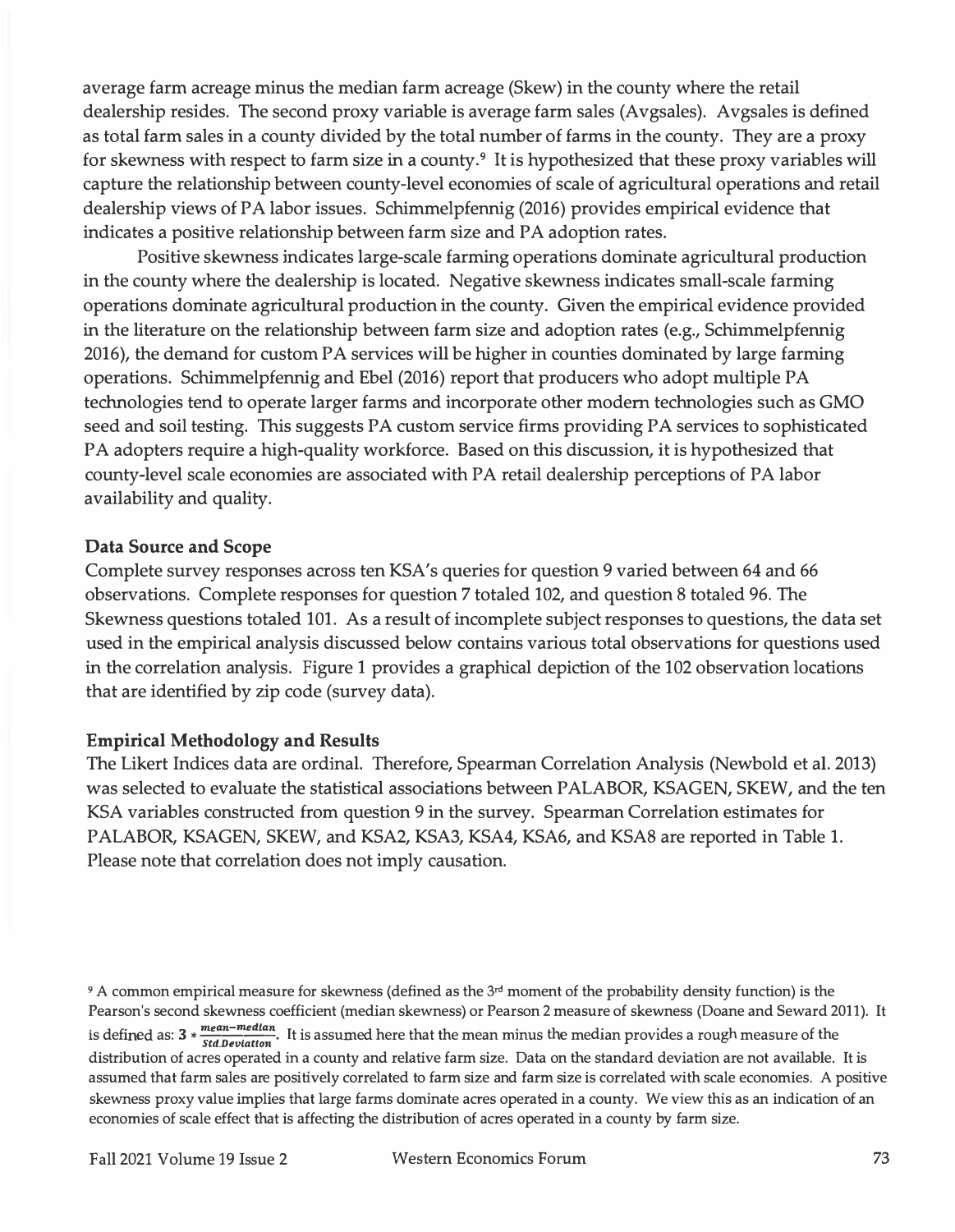

#### *Statistical Results<sup>10</sup>*

Correlation analyses (Table 1) indicate a negative association between PALABOR and KSAGEN. <sup>11</sup> The negative statistical association indicates a retailer dealership finds it more difficult to find qualified PA applicants as the level of retail dealer assessed KSA knowledge of interviewees declines. This implies that the lack of trained PA labor is contributing to the PA labor shortage. The statistical association between SKEW and Avgsale with PALABOR is negative, and the statistical association between KSAGEN and Avgsale is positive. This suggests that as county's average scale economies increases, local PA dealerships have less difficulty finding qualified PA workers. This is an interesting correlation. It implies that dealerships with farming operations with smaller scale economies in their county will have greater difficulty finding qualified PA workers. For those dealerships, their customer base would contain a higher proportion of small farms relative to dealerships in counties with greater scale economies.

Given the literature discussion, economies of scale appear to be a factor associated with PA labor supply (Fausti et al. 2021). This implies custom service firms operating in counties with a preponderance of small and medium-sized farms will have a greater difficulty providing PA services, and this would have a negative effect on PA adoption rates in those counties. This discussion provides a plausible explanation for the Lowenberg-DeBoer and Erickson (2019) query concerning the lack of trend in the PA adoption data. PA labor supply is positively associated with average scale

<sup>10</sup> Regression analysis was initially selected as the statistical tool for data analysis. However, during the regression diagnostic evaluation of regression models, endogeneity was found to be an issue for models containing PALABOR, KSAGEN, and KSA2. A search for appropriate instrument variables to resolve the problem was unsuccessful. **11** The caveat of the non-random sampling selection process used in the retail dealership survey may be subject to selfselection bias and implies that the results of the empirical findings are valid for the sample only. The data are non-normal and so Spearman Correlation analysis was used (Newbold et. al. 2013).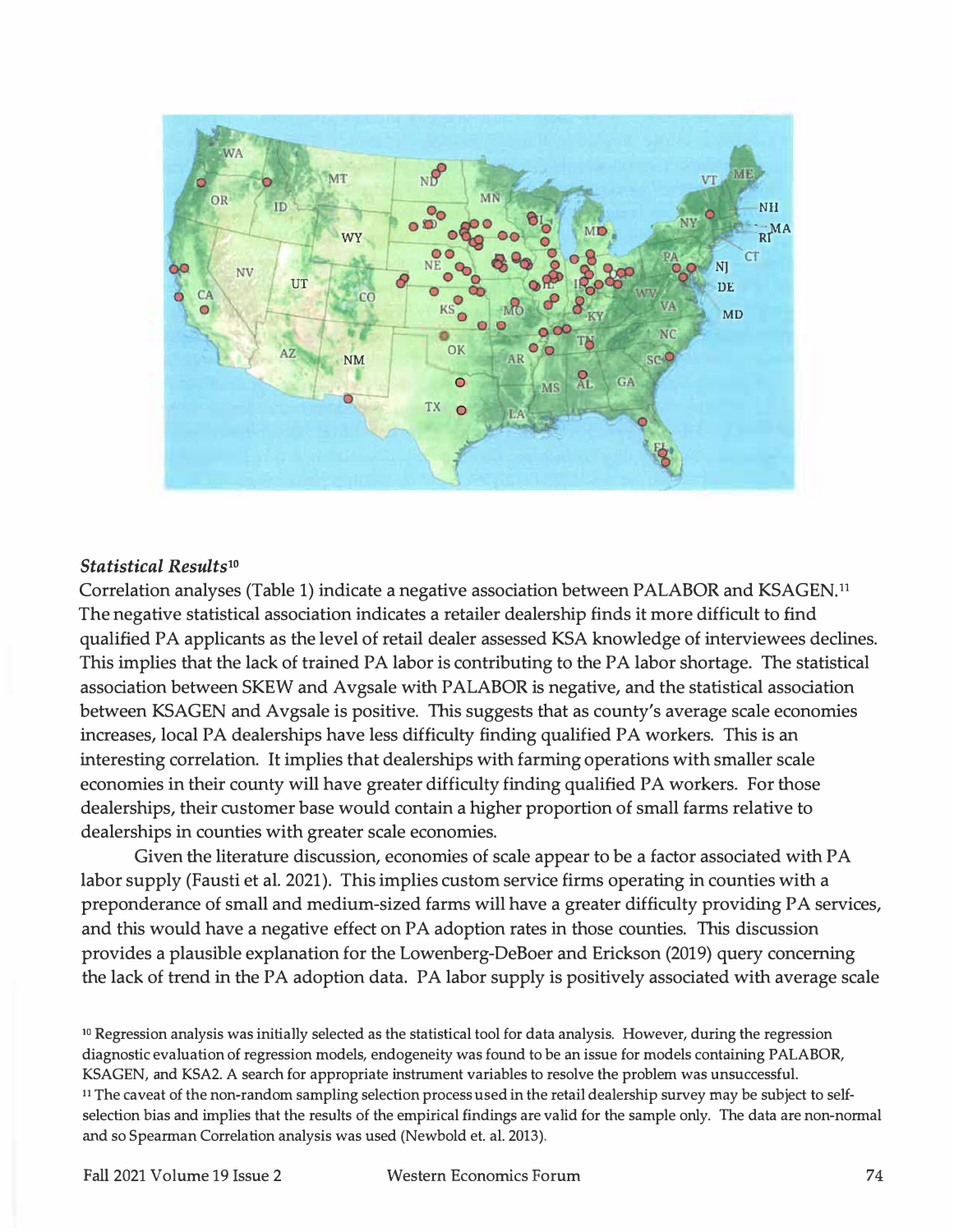economies, and it appears that average scale economies play a role in determining county or regional adoption rates.

The KSA variable KSA2 provides a ranking of the importance a dealership places on the level of "Knowledge of Precision Agriculture Technology" for potential new employees averaged across all five occupation areas. KSA2 is positively correlated with Avgsale, KSAGEN, and SKEW (Table 1). Scale economies appear to be associated with a dealership's desire for new employees to have a strong general knowledge base of PA technology in counties with greater scale economies relative to counties with lesser scale economies. The positive statistical association between KSAGEN and KSA2 suggests that those dealerships which value a high level of general PA knowledge will rate those interviewees higher with respect to their level of overall KSA training. This suggests that PA educational curriculum needs to provide students with a comprehensive general education course in PA application and technology that is scaffolded into more advanced PA courses.

The last issue to be addressed is how dealerships view the importance of a specific PA knowledge (KSA) area for potential new employees in the context of the dealership's view on the level of difficulty of finding qualified PA workers to hire. Correlation analysis finds that four KSAs (3, 4, 6, and 8) are statistically significant and positively correlated to PALABOR (Table 1). This suggests the higher the ranked importance of these four KSA areas, the more difficult retail dealerships perceive hiring qualified PA workers.

KSA areas 3 and 4 involve using specialized PA equipment and providing production management information upon which PA management decisions will be based. KSA areas 6 and 8 denote the skill set necessary to interpret and apply the information generated by KSA areas 3 and 4. The empirical results suggest that key focus areas of PA education initiatives should be on the development of curriculum which directly support KSA areas 3, 4, 6, and 8. These conclusions, based on correlation analysis, are consistent with the discussion provided by Erickson et al. (2018). One final comment on KSA 8, correlation analysis indicates a negative association with SKEW and Avgsale. This suggests dealerships located in counties lacking scale economies have a greater need for workers with statistical skills.

#### **Conclusion**

Non-random survey data was used to empirically test whether there is evidence to support the supposition that PA workforce constraints are associated with the ability of the retail services industry to supply PA custom services. Preliminary empirical evidence presented implies that a lack of KSA training in the specific skill areas is perceived as an issue by the PA retail services industry. These KSA areas include the ability to operate PA equipment, generate PA map and data output, analyze PA data, and interpret statistical PA output. These particular skills are associated with the perception held by custom service operators as areas where there is a lack of qualified PA labor needed to meet the labor requirements of the industry.

The key findings suggest that retail dealerships have the greatest difficulty finding workers who have the following KSA skills: a) the capability to operate and collect data using specialized PA technology; b) the capability to interpret and develop management strategies using PA-generated data; and c) a basic generalized competency in PA technology and its applications. These are the PA educational curriculum areas the retail dealership industry associates with their perception that there is a lack of skilled PA workers in local labor pools. We suggest that PA educational curriculum needs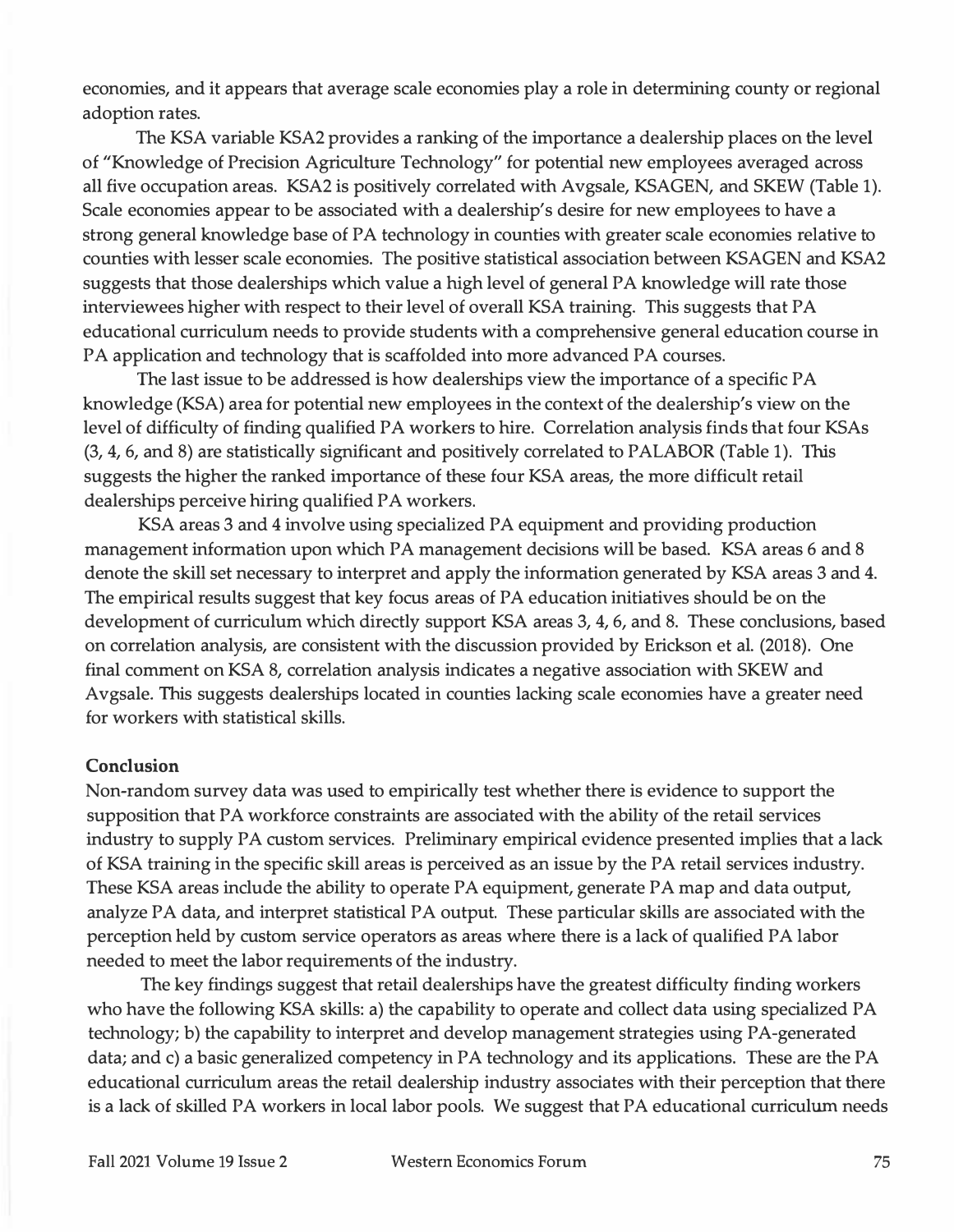to provide students with a comprehensive general education course in PA application and technology that is scaffolded into the more advanced PA courses which focus on the application of PA technology and how the information from applications is integrated into a farmer's production management plan.

Also note that empirical evidence suggests that farm size within a marketing area (county) where the retail dealership resides is associated with the dealership's access to qualified labor. This suggests that those dealerships which reside in counties with greater scale economies have less difficulty finding skilled PA workers. This implies that in counties where small and medium-sized farms represent the majority of farm type, producers may have greater difficulty finding PA custom services to act as a guide during the PA adoption process.

To answer the question inferred by the title of the paper, "Is the Custom Service Industry's Role in Precision Agriculture Linked to Workforce Development?", survey results suggest the availability of qualified PA workers is a constraint on the PA retail dealership industry's ability to provide PA services to current and potential adopters of PA technology. The literature suggests that the current structure of PA education in the United States is a contributing factor to that constraint.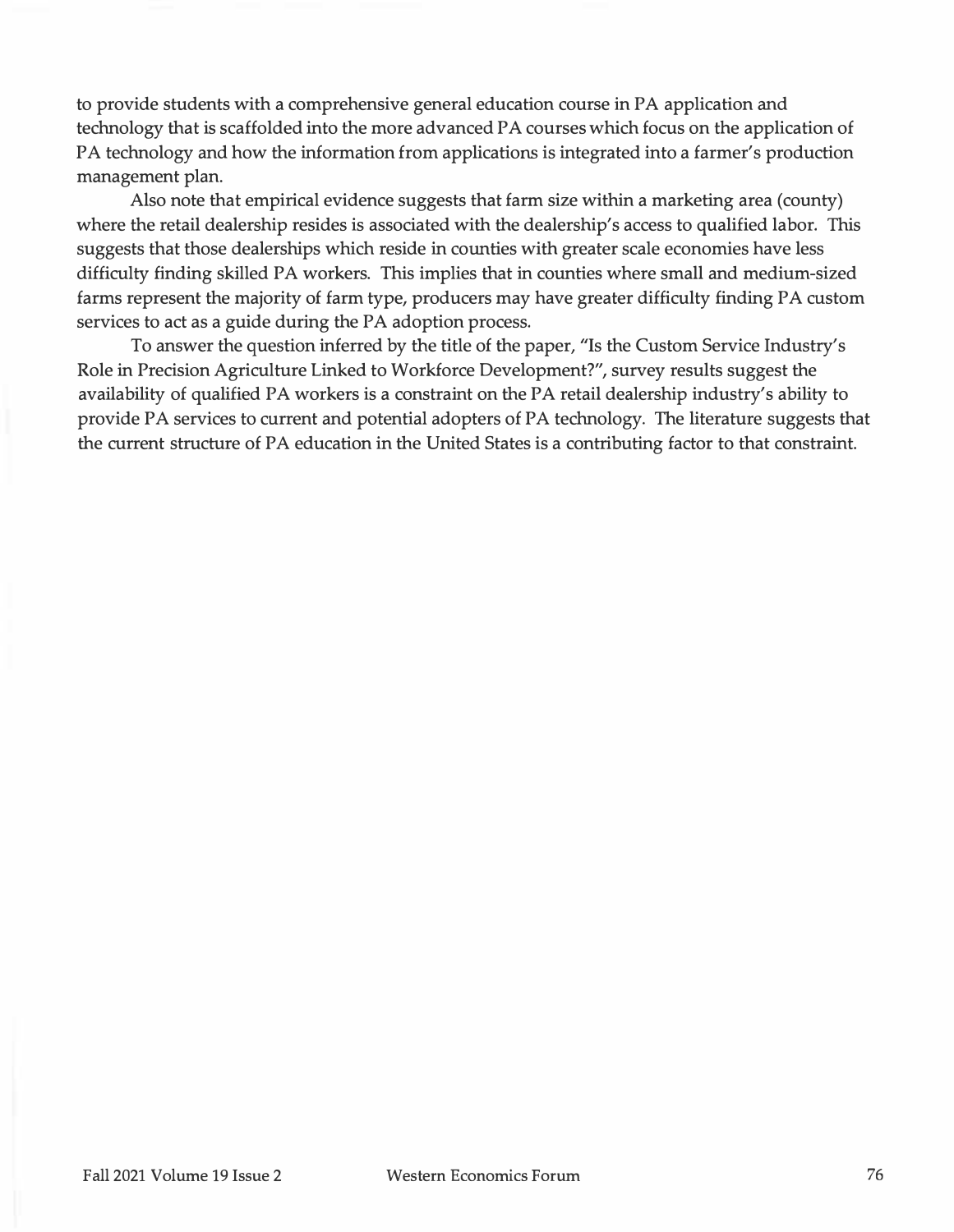|                | <b>PALabor</b> | <b>KSAGEN</b> | <b>Avgsales</b> | <b>Skew</b> |
|----------------|----------------|---------------|-----------------|-------------|
|                |                |               |                 |             |
| <b>PALabor</b> | 1.00           | $-0.34$       | $-0.17$         | $-0.17$     |
| P-Value        | <b>NA</b>      | 0.00          | 0.08            | 0.09        |
| OBS.#          | 102.00         | 96.00         | 101.00          | 101.00      |
| <b>KSAGEN</b>  | $-0.34$        | 1.00          | 0.23            | 0.11        |
| P-Value        | 0.00           | <b>NA</b>     | 0.03            | 0.30        |
| OBS.#          | 96.00          | 96.00         | 95.00           | 95.00       |
| <b>Avgsale</b> | $-0.17$        | 0.23          | 1.00            | 0.52        |
| P-Value        | 0.08           | 0.03          | <b>NA</b>       | 0.01        |
| OBS.#          | 101.00         | 95.00         | 101.00          | 101.00      |
| <b>Skew</b>    | $-0.17$        | 0.11          | 0.52            | 1.00        |
| P-Value        | 0.09           | 0.30          | 0.01            | <b>NA</b>   |
| OBS.#          | 101.00         | 95.00         | 101.00          | 101.00      |
| ksa2           | $-0.10$        | 0.27          | 0.29            | 0.21        |
| P-Value        | 0.42           | 0.03          | 0.02            | 0.09        |
| OBS.#          | 66.00          | 64.00         | 66.00           | 66.00       |
| ksa3           | 0.27           | $-0.01$       | $-0.10$         | $-0.19$     |
| P-Value        | 0.03           | 0.91          | 0.45            | 0.13        |
| OBS.#          | 66.00          | 64.00         | 66.00           | 66.00       |
| ksa4           | 0.22           | 0.06          | 0.01            | 0.05        |
| P-Value        | 0.08           | 0.64          | 0.91            | 0.69        |
| OBS.#          | 66.00          | 64.00         | 66.00           | 66.00       |
| ksa6           | 0.24           | 0.18          | $-0.03$         | $-0.06$     |
| P-Value        | 0.05           | 0.16          | 0.82            | 0.63        |
| OBS.#          | 66.00          | 64.00         | 66.00           | 66.00       |
| ksa8           | 0.25           | 0.00          | $-0.30$         | $-0.26$     |
| P-Value        | 0.04           | 0.99          | 0.02            | 0.04        |
| OBS.#          | 66.00          | 64.00         | 66.00           | 66.00       |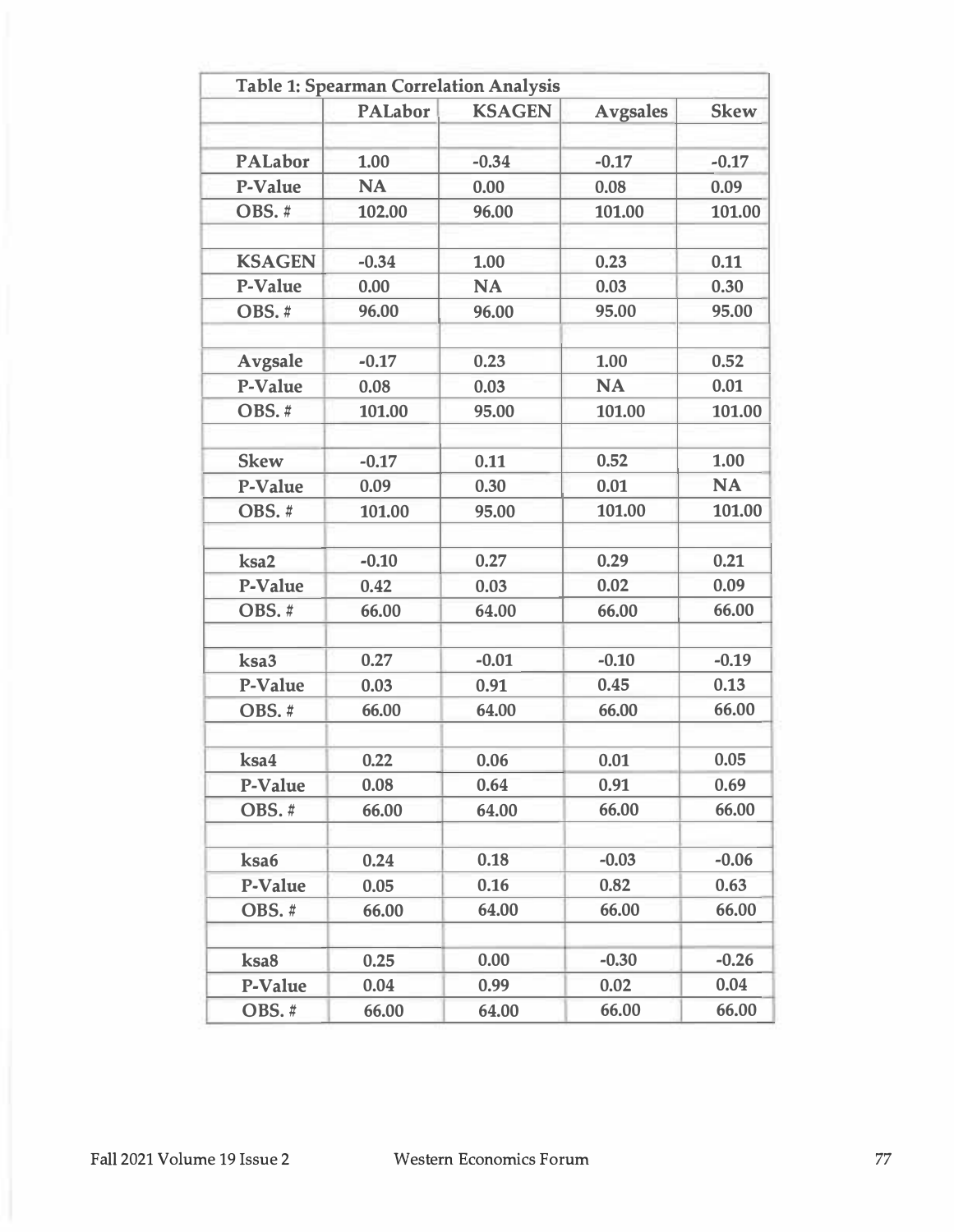#### **References**

**Boehlje, M. and M. Langemeier. 2021. "Adoption of Precision Agriculture Technologies."**  *farmdoc daily* **(11):47, Department of Agricultural and Consumer Economics, University of Illinois at Urbana-Champaign.** 

**Boone, H. N. and D. A. Boone. 2012. "Analyzing Likert data."** *Journal of Extension* **50(2): 1-5.** 

**Colelasure, B. 2020. "Entry-Level Workplace Competencies Needed by Graduates of a Community College Agriculture Program: A Midwest Case Study Using the Delphi Technique."** *Journal of Research in Technical Careers,* **4(2), 3.** 

**Doane, D. P., and L.E. Seward. 2011. "Measuring skewness: a forgotten statistic?."** *Journal of statistics education* **19(2).** 

**Easterly III, R. G., Warner, A. J., Myers, B. E., Lamm, A. J., & Telg, R. W. 2017. "Skills Students Need in the Real World: Competencies Desired by Agricultural and Natural Resources Industry Leaders."** *Journal of Agricultural Education,* **58(4), 225-239.** 

**Erickson, B., J. Lowenberg-DeBoer and J. Bradford. 2017.** *"2017 precision agriculture services dealership survey."* **Dept. of Agricultural Economics and Agronomy, Purdue University, Lafayette, Indiana." https://ag.purdue.edu/digital-ag-resources/wpcontent/uploads/2019/11/CropLife-Purdue-2017-Precision-Dealer-Survey-Report.pdf. [Accessed March. 2, 2021].** 

**Erickson, B., S. Fausti, D. Clay and S. Clay. 2018. "Knowledge, Skills, and Abilities in the Precision Agriculture Workforce: An Industry Survey."** *Natural Sciences Education* **47(1): 1-11.** 

**Fausti, S. W., B. Erickson, S. Clay, L. Schumacher, D. Clay and D. Skouby. 2018. "Educator survey: Do institutions provide the precision agriculture education needed by agribusiness?"** *Journal of Agribusiness* **36(1): 41-63.** 

**Fausti, S. W., B. Erickson, S. Clay, and D. Clay 2021. "The Custom Service Industry's Role in Precision Agriculture Adoption: A Literature Review." Forthcoming** *Western Economic Forum.* 

**Kitchen, N. R., C.J. Snyder, D.W. Franzen and W.J. Wiebold. 2002. "Educational needs of precision agriculture."** *Precision Agriculture* **3(4): 341-351.** 

**Lambert, D. K. 2018. "Workforce education and technical change bias in US agriculture and related industries."** *American Journal of Agricultural Economics,* **100(1), 338-353.** 

**Lowenberg-DeBoer, J., and B. Erickson. 2019. "Setting the record straight on precision agriculture adoption."** *Agronomy Journal* **(11):1552-1569. doi:10.2134/agronj2018.12.0779** 

**Newbold, P., W.L Carlson and B. Thome. 2013.** *Statistics for business and economics.* **Boston, MA: Pearson.**